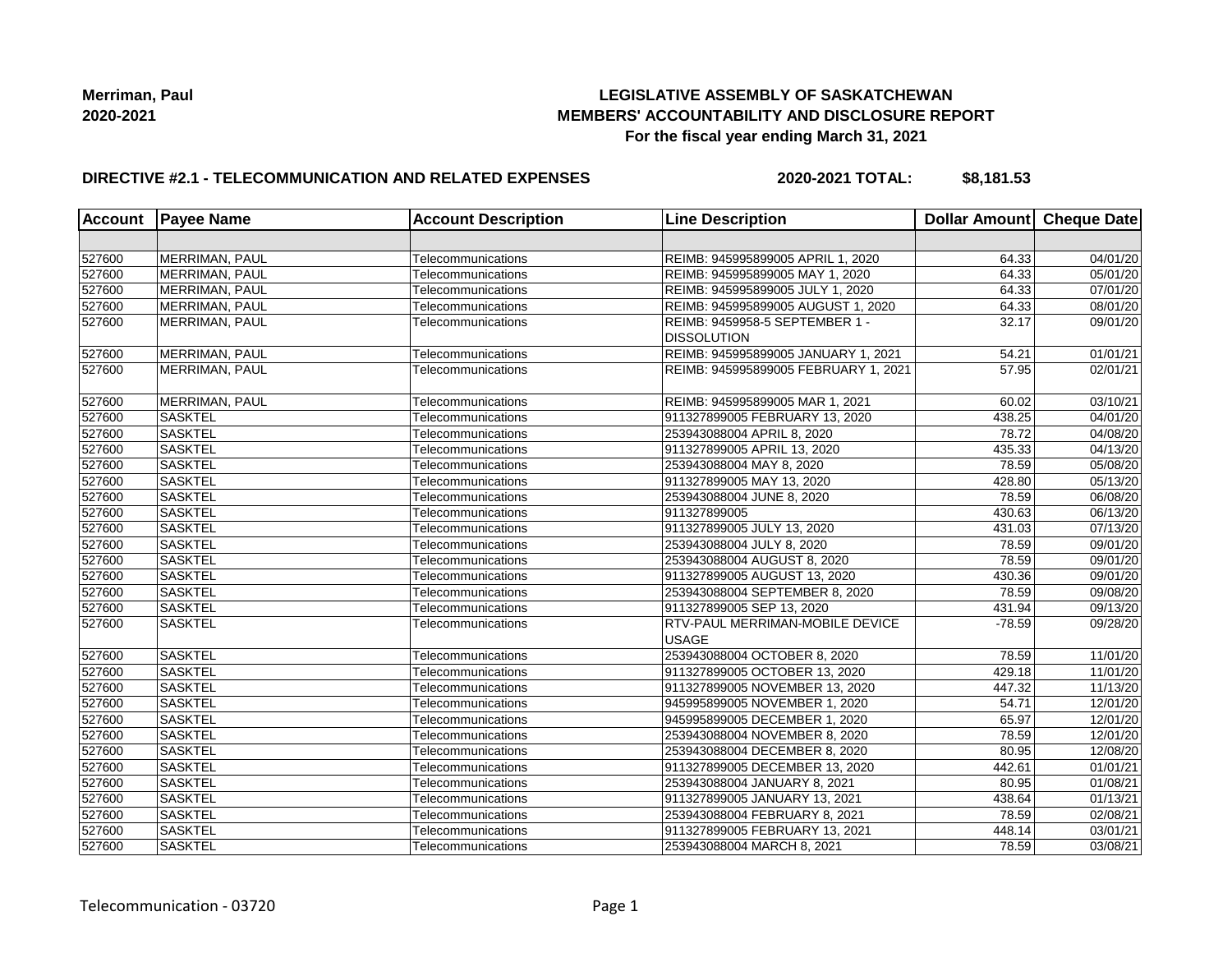# **LEGISLATIVE ASSEMBLY OF SASKATCHEWAN MEMBERS' ACCOUNTABILITY AND DISCLOSURE REPORT For the fiscal year ending March 31, 2021**

# **DIRECTIVE #2.1 - TELECOMMUNICATION AND RELATED EXPENSES**

**2020-2021 TOTAL: \$8,181.53**

| Account | <b>Payee Name</b> | <b>Account Description</b> | <b>Line Description</b>        | Dollar Amount Cheque Date |          |
|---------|-------------------|----------------------------|--------------------------------|---------------------------|----------|
|         |                   |                            |                                |                           |          |
| 527600  | <b>SASKTEL</b>    | Telecommunications         | 911327899005 MARCH 13, 2021    | 439.41                    | 03/13/21 |
| 530600  | <b>SASKTEL</b>    | Placement -Tender Ads      | 911327899005 FEBRUARY 13, 2020 | 81.40                     | 04/01/20 |
| 530600  | <b>SASKTEL</b>    | Placement - Tender Ads     | 911327899005 APRIL 13, 2020    | 81.40                     | 04/13/20 |
| 530600  | <b>SASKTEL</b>    | Placement - Tender Ads     | 911327899005 MAY 13, 2020      | 81.40                     | 05/13/20 |
| 530600  | <b>SASKTEL</b>    | Placement - Tender Ads     | 911327899005                   | 81.40                     | 06/13/20 |
| 530600  | <b>SASKTEL</b>    | Placement - Tender Ads     | 911327899005 JULY 13, 2020     | 81.40                     | 07/13/20 |
| 530600  | ISASKTEL          | Placement - Tender Ads     | 911327899005 AUGUST 13, 2020   | 81.40                     | 09/01/20 |
| 530600  | <b>SASKTEL</b>    | Placement - Tender Ads     | 911327899005 SEP 13, 2020      | 81.40                     | 09/13/20 |
| 530600  | <b>SASKTEL</b>    | Placement - Tender Ads     | 911327899005 OCTOBER 13, 2020  | 81.40                     | 11/01/20 |
| 530600  | <b>SASKTEL</b>    | Placement - Tender Ads     | 911327899005 NOVEMBER 13, 2020 | 81.40                     | 11/13/20 |
| 530600  | <b>SASKTEL</b>    | Placement - Tender Ads     | 911327899005 DECEMBER 13, 2020 | 81.40                     | 01/01/21 |
| 530600  | <b>SASKTEL</b>    | Placement - Tender Ads     | 911327899005 JANUARY 13, 2021  | 81.40                     | 01/13/21 |
| 530600  | <b>SASKTEL</b>    | Placement - Tender Ads     | 911327899005 FEBRUARY 13, 2021 | 81.40                     | 03/01/21 |
| 530600  | <b>SASKTEL</b>    | Placement -Tender Ads      | 911327899005 MARCH 13, 2021    | 81.40                     | 03/13/21 |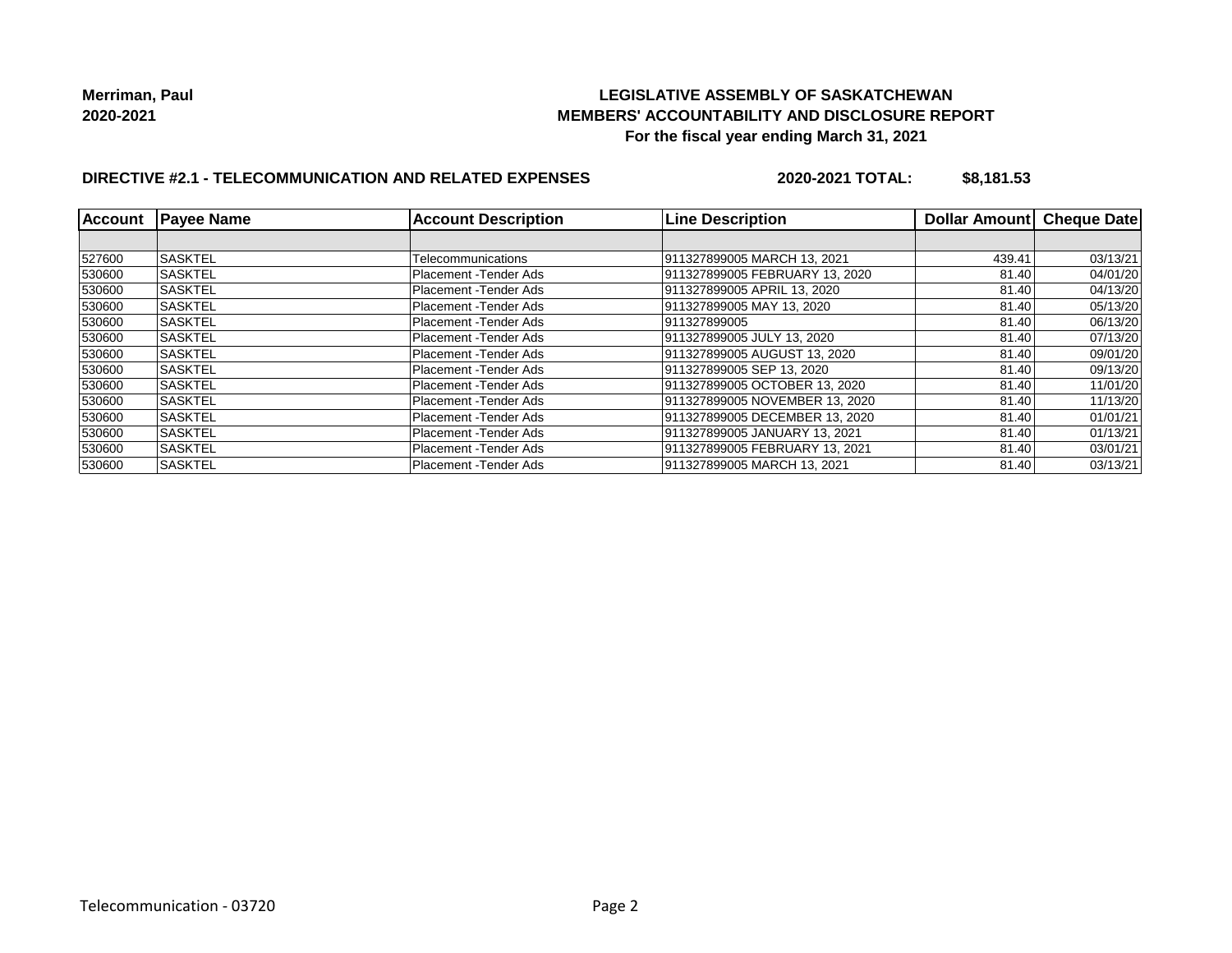# **LEGISLATIVE ASSEMBLY OF SASKATCHEWAN MEMBERS' ACCOUNTABILITY AND DISCLOSURE REPORT For the fiscal year ending March 31, 2021**

### **DIRECTIVE #3.1 - MLA TRAVEL AND LIVING EXPENSES**

**2020-2021 TOTAL: \$16,833.16**

| <b>Account</b> | <b>Payee Name</b>               | <b>Account Description</b> | <b>Line Description</b>          | Dollar Amount Cheque Date |          |
|----------------|---------------------------------|----------------------------|----------------------------------|---------------------------|----------|
|                |                                 |                            |                                  |                           |          |
| 541900         | MERRIMAN, PAUL                  | Elected Rep - Travel       | APRIL 2020 MLA REGINA            | 860.30                    | 04/01/20 |
|                |                                 |                            | <b>ACCOMMODATIONS</b>            |                           |          |
| 541900         | MERRIMAN, PAUL                  | Elected Rep - Travel       | MAY 2020 MLA REGINA              | 862.27                    | 05/01/20 |
|                |                                 |                            | <b>ACCOMMODATIONS</b>            |                           |          |
| 541900         | MERRIMAN, PAUL                  | Elected Rep - Travel       | JUNE 2020 MLA REGINA             | 880.05                    | 06/09/20 |
|                |                                 |                            | <b>ACCOMMODATIONS</b>            |                           |          |
| 541900         | MERRIMAN, PAUL                  | Elected Rep - Travel       | JULY 2020 MLA REGINA             | 862.03                    | 07/13/20 |
|                |                                 |                            | <b>ACCOMMODATIONS</b>            |                           |          |
| 541900         | MERRIMAN, PAUL                  | Elected Rep - Travel       | MLA TRAVEL JUNE 14 - 30, 2020    | 1,422.45                  | 07/20/20 |
| 541900         | MERRIMAN, PAUL                  | Elected Rep - Travel       | MLA TRAVEL JULY 2 - 3, 2020      | 255.00                    | 07/20/20 |
| 541900         | MERRIMAN, PAUL                  | Elected Rep - Travel       | AUGUST 2020 MLA REGINA           | 861.42                    | 08/19/20 |
|                |                                 |                            | <b>ACCOMMODATIONS</b>            |                           |          |
| 541900         | MERRIMAN, PAUL                  | Elected Rep - Travel       | SEPTEMBER 2020 MLA REGINA        | 862.06                    | 09/08/20 |
|                |                                 |                            | <b>ACCOMMODTIONS</b>             |                           |          |
| 541900         | MERRIMAN, PAUL                  | Elected Rep - Travel       | OCTOBER 2020 MLA REGINA          | 842.34                    | 11/09/20 |
|                |                                 |                            | <b>ACCOMMODATIONS</b>            |                           |          |
| 541900         | <b>MERRIMAN, PAUL</b>           | Elected Rep - Travel       | NOVEMBER 2020 MLA REGINA         | 839.65                    | 11/09/20 |
|                |                                 |                            | <b>ACCOMMODATIONS</b>            |                           |          |
| 541900         | MERRIMAN, PAUL                  | Elected Rep - Travel       | DECEMBER 2020 MLA REGINA         | 850.39                    | 12/16/20 |
|                |                                 |                            | <b>ACCOMMODATIONS</b>            |                           |          |
| 541900         | MERRIMAN, PAUL                  | Elected Rep - Travel       | MLA TRAVEL NOV 30- DEC 11. 2020  | 986.40                    | 01/02/21 |
| 541900         | MERRIMAN, PAUL                  | Elected Rep - Travel       | JANUARY 2021 MLA REGINA          | 846.94                    | 01/21/21 |
|                |                                 |                            | <b>ACCOMMODATIONS</b>            |                           |          |
| 541900         | MERRIMAN, PAUL                  | Elected Rep - Travel       | FEBRUARY 2021 MLA REGINA         | 836.91                    | 02/22/21 |
|                |                                 |                            | <b>ACCOMMODATIONS</b>            |                           |          |
| 541900         | MERRIMAN, PAUL                  | Elected Rep - Travel       | MLA TRAVEL FEBRUARY 22, 2021     | 21.05                     | 03/08/21 |
| 541900         | MERRIMAN, PAUL                  | Elected Rep - Travel       | MAR 2021 MLA REGINA              | 1,180.52                  | 03/10/21 |
|                |                                 |                            | <b>ACCOMMODATION</b>             |                           |          |
| 541900         | TREETOP LANE CONDOMINIUM        | Elected Rep - Travel       | APRIL 2020 MLA REGINA            | 295.88                    | 04/01/20 |
|                | <b>CORPORATION</b>              |                            | <b>ACCOMMODATIONS</b>            |                           |          |
| 541900         | TREETOP LANE CONDOMINIUM        | Elected Rep - Travel       | MAY 2020 MLA REGINA              | 295.88                    | 04/22/20 |
|                | <b>CORPORATION</b>              |                            | <b>ACCOMMODATIONS</b>            |                           |          |
| 541900         | <b>TREETOP LANE CONDOMINIUM</b> | Elected Rep - Travel       | MLA REGINA ACCOMMODATIONS - LATE | 0.98                      | 05/01/20 |
|                | <b>CORPORATION</b>              |                            | <b>FEE</b>                       |                           |          |
| 541900         | TREETOP LANE CONDOMINIUM        | Elected Rep - Travel       | JUNE 2020 MLA REGINA             | 295.88                    | 05/19/20 |
|                | <b>CORPORATION</b>              |                            | <b>ACCOMMODATIONS</b>            |                           |          |
| 541900         | TREETOP LANE CONDOMINIUM        | Elected Rep - Travel       | JULY 2020 MLA REGINA             | 295.88                    | 06/16/20 |
|                | CORPORATION                     |                            | <b>ACCOMMODATIONS</b>            |                           |          |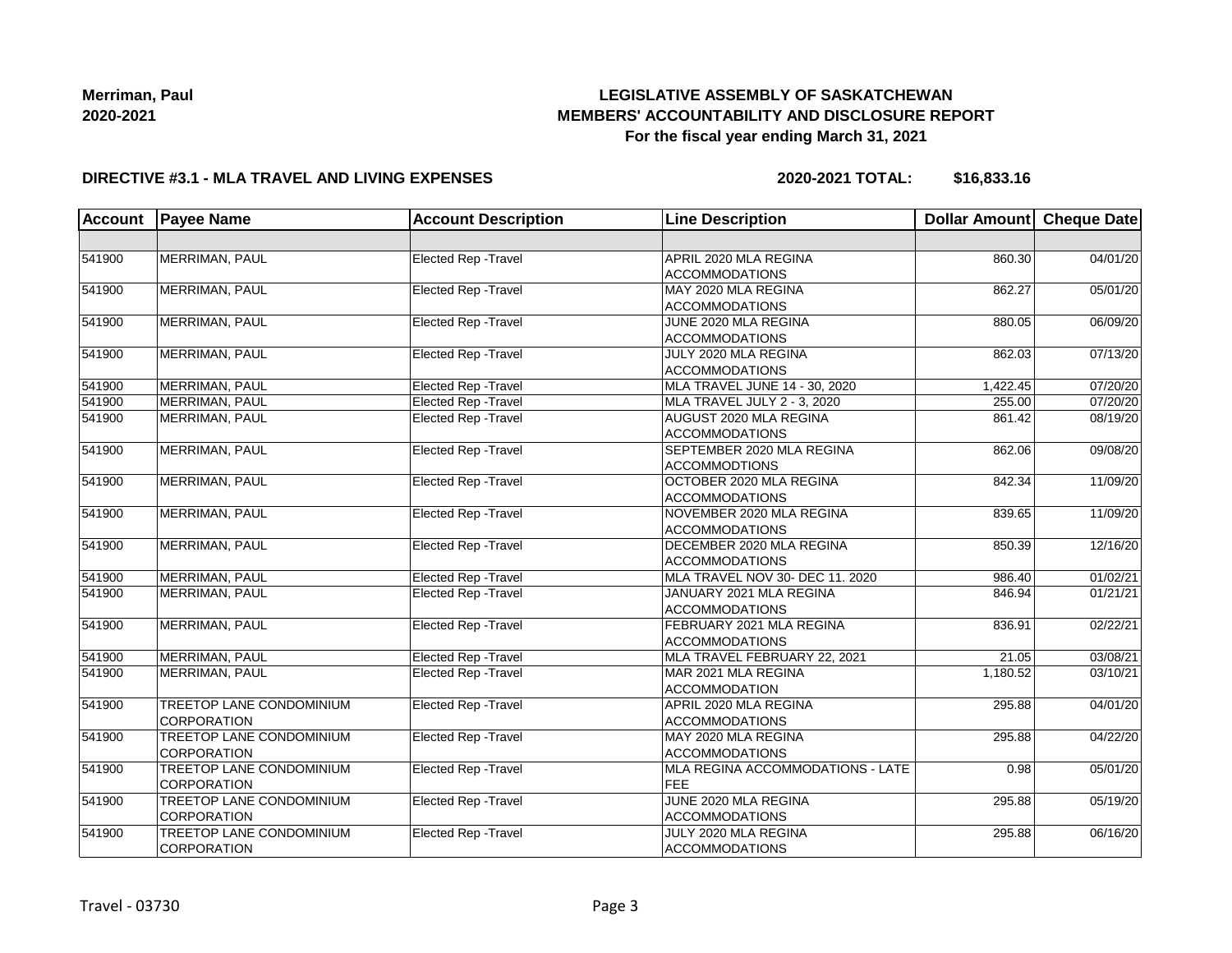# **LEGISLATIVE ASSEMBLY OF SASKATCHEWAN MEMBERS' ACCOUNTABILITY AND DISCLOSURE REPORT For the fiscal year ending March 31, 2021**

### **DIRECTIVE #3.1 - MLA TRAVEL AND LIVING EXPENSES**

**2020-2021 TOTAL: \$16,833.16**

| <b>Account</b> | <b>Payee Name</b>                               | <b>Account Description</b>  | <b>Line Description</b>                            | <b>Dollar Amount</b> | <b>Cheque Date</b> |
|----------------|-------------------------------------------------|-----------------------------|----------------------------------------------------|----------------------|--------------------|
|                |                                                 |                             |                                                    |                      |                    |
| 541900         | TREETOP LANE CONDOMINIUM<br><b>ICORPORATION</b> | <b>Elected Rep - Travel</b> | AUGUST 2020 MLA REGINA<br> ACCOMMODATIONS          | 295.88               | 07/16/20           |
| 541900         | TREETOP LANE CONDOMINIUM<br><b>CORPORATION</b>  | Elected Rep - Travel        | SEPTEMBER 2020 MLA REGINA<br><b>ACCOMMODATIONS</b> | 295.88               | 08/17/20           |
| 541900         | TREETOP LANE CONDOMINIUM<br><b>CORPORATION</b>  | <b>Elected Rep - Travel</b> | OCTOBER 2020 MLA REGINA<br><b>ACCOMMODATION</b>    | 295.88               | 09/15/20           |
| 541900         | TREETOP LANE CONDOMINIUM<br><b>CORPORATION</b>  | Elected Rep - Travel        | NOVEMBER 2020 MLA REGINA<br><b>ACCOMMODATIONS</b>  | 295.88               | 10/13/20           |
| 541900         | TREETOP LANE CONDOMINIUM<br><b>CORPORATION</b>  | <b>Elected Rep - Travel</b> | DECEMBER 2020 MLA REGINA<br><b>ACCOMMODATIONS</b>  | 295.88               | 11/16/20           |
| 541900         | TREETOP LANE CONDOMINIUM<br><b>CORPORATION</b>  | <b>Elected Rep - Travel</b> | JANUARY 2021 MLA REGINA<br><b>ACCOMMODATIONS</b>   | 295.88               | 12/15/20           |
| 541900         | TREETOP LANE CONDOMINIUM<br><b>ICORPORATION</b> | Elected Rep - Travel        | FEBRUARY 21 MLA REGINA<br><b>ACCOMMODATION</b>     | 295.88               | 01/13/21           |
| 541900         | TREETOP LANE CONDOMINIUM<br><b>ICORPORATION</b> | Elected Rep - Travel        | MARCH 2021 MLA REGINA<br> ACCOMMODATIONS           | 295.88               | 02/10/21           |
| 541900         | TREETOP LANE CONDOMINIUM<br><b>CORPORATION</b>  | <b>Elected Rep - Travel</b> | MLA REGINA ACCOMMODATIONS                          | 11.84                | 03/29/21           |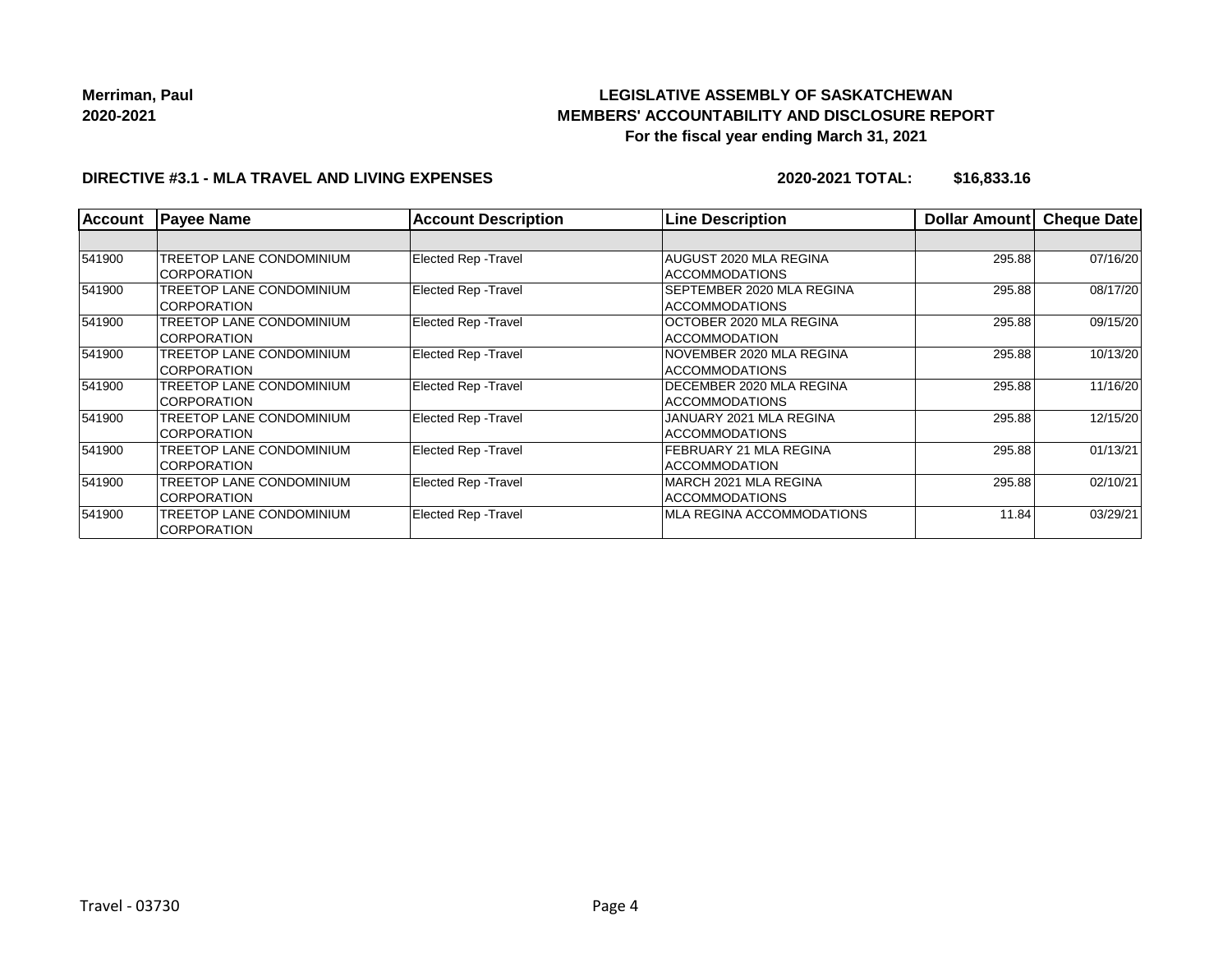# **LEGISLATIVE ASSEMBLY OF SASKATCHEWAN MEMBERS' ACCOUNTABILITY AND DISCLOSURE REPORT For the fiscal year ending March 31, 2021**

### **DIRECTIVE #4.1 - CONSTITUENCY SERVICE EXPENSES**

**2020-2021 TOTAL: \$35,885.47**

| <b>Account</b> | <b>Payee Name</b>                                                    | <b>Account Description</b>                | <b>Line Description</b>                           | <b>Dollar Amount</b> | <b>Cheque Date</b>    |
|----------------|----------------------------------------------------------------------|-------------------------------------------|---------------------------------------------------|----------------------|-----------------------|
|                |                                                                      |                                           |                                                   |                      |                       |
| 521372         | <b>BRIGHTEN CREATIVE GROUP LTD.</b>                                  | Photographer's Services                   | PHOTOGRAPHIC SERVICES                             | 82.19                | 02/01/21              |
| 521372         | <b>TAMMY ZDUNICH PHOTOGRAPHY</b>                                     | Photographer's Services                   | PHOTOGRAPHIC SERVICES - NO GST                    | 200.00               | 11/01/20              |
| 522000         | FORTRESS PROPERTIES INC.                                             | Rent of Ground, Buildings and Other Space | APRIL 2020 MLA OFFICE RENT                        | 1,868.05             | 04/01/20              |
| 522000         | FORTRESS PROPERTIES INC.                                             | Rent of Ground, Buildings and Other Space | MAY 2020 MLA OFFICE RENT                          | 1,868.05             | $\overline{04/20/20}$ |
| 522000         | <b>FORTRESS PROPERTIES INC.</b>                                      | Rent of Ground, Buildings and Other Space | JUNE 2020 MLA OFFICE RENT NO GST                  | 1,868.05             | 05/19/20              |
| 522000         | FORTRESS PROPERTIES INC.                                             | Rent of Ground, Buildings and Other Space | JULY 2020 MLA OFFICE RENT - NO GST                | 1,868.05             | 06/16/20              |
| 522000         | FORTRESS PROPERTIES INC.                                             | Rent of Ground, Buildings and Other Space | AUGUST 2020 MLA OFFICE RENT                       | 1,868.05             | 07/16/20              |
| 522000         | FORTRESS PROPERTIES INC.                                             | Rent of Ground, Buildings and Other Space | SEPTEMBER 2020 MLA OFFICE RENT -<br><b>NO GST</b> | 1,868.05             | 08/17/20              |
| 522000         | FORTRESS PROPERTIES INC.                                             | Rent of Ground, Buildings and Other Space | NOVEMBER 2020 MLA OFFICE RENT                     | 1,868.05             | 11/01/20              |
| 522000         | FORTRESS PROPERTIES INC.                                             | Rent of Ground, Buildings and Other Space | OCTOBER 2020 MLA OFFICE RENT                      | 1,868.05             | 11/01/20              |
| 522000         | FORTRESS PROPERTIES INC.                                             | Rent of Ground, Buildings and Other Space | DECEMBER 2020 MLA OFFICE RENT                     | 1,868.05             | 11/16/20              |
| 522000         | FORTRESS PROPERTIES INC.                                             | Rent of Ground, Buildings and Other Space | JANUARY 2021 MLA OFFICE RENT                      | 1,868.05             | 12/15/20              |
| 522000         | FORTRESS PROPERTIES INC.                                             | Rent of Ground, Buildings and Other Space | FEBRUARY 21 MLA OFFICE RENT                       | 1,868.05             | 01/13/21              |
| 522000         | <b>FORTRESS PROPERTIES INC.</b>                                      | Rent of Ground, Buildings and Other Space | MARCH 2021 MLA OFFICE RENT                        | 1,868.05             | 02/10/21              |
| 522200         | MINISTER OF FINANCE-MINISTRY OF<br><b>SASKBUILDS AND PROCUREMENT</b> | Rent of Photocopiers                      | PHOTOCOPIER SERVICE FEES FOR<br>2020/21           | 100.00               | 01/01/21              |
| 522200         | TOSHIBA TEC CANADA BUSINESS<br>SOLUTIONS INC                         | Rent of Photocopiers                      | <b>COPIER CHARGES</b>                             | 124.80               | 04/01/20              |
| 522200         | TOSHIBA TEC CANADA BUSINESS<br><b>SOLUTIONS INC</b>                  | Rent of Photocopiers                      | <b>COPIER CHARGES</b>                             | 124.80               | 05/01/20              |
| 522200         | <b>TOSHIBA TEC CANADA BUSINESS</b><br><b>SOLUTIONS INC</b>           | Rent of Photocopiers                      | <b>COPIER CHARGES</b>                             | 124.80               | 05/01/20              |
| 522200         | TOSHIBA TEC CANADA BUSINESS<br>SOLUTIONS INC                         | Rent of Photocopiers                      | <b>COPIER CHARGES</b>                             | 124.80               | 06/04/20              |
| 522200         | TOSHIBA TEC CANADA BUSINESS<br><b>SOLUTIONS INC</b>                  | Rent of Photocopiers                      | <b>COPIER CHARGES</b>                             | 99.84                | 08/01/20              |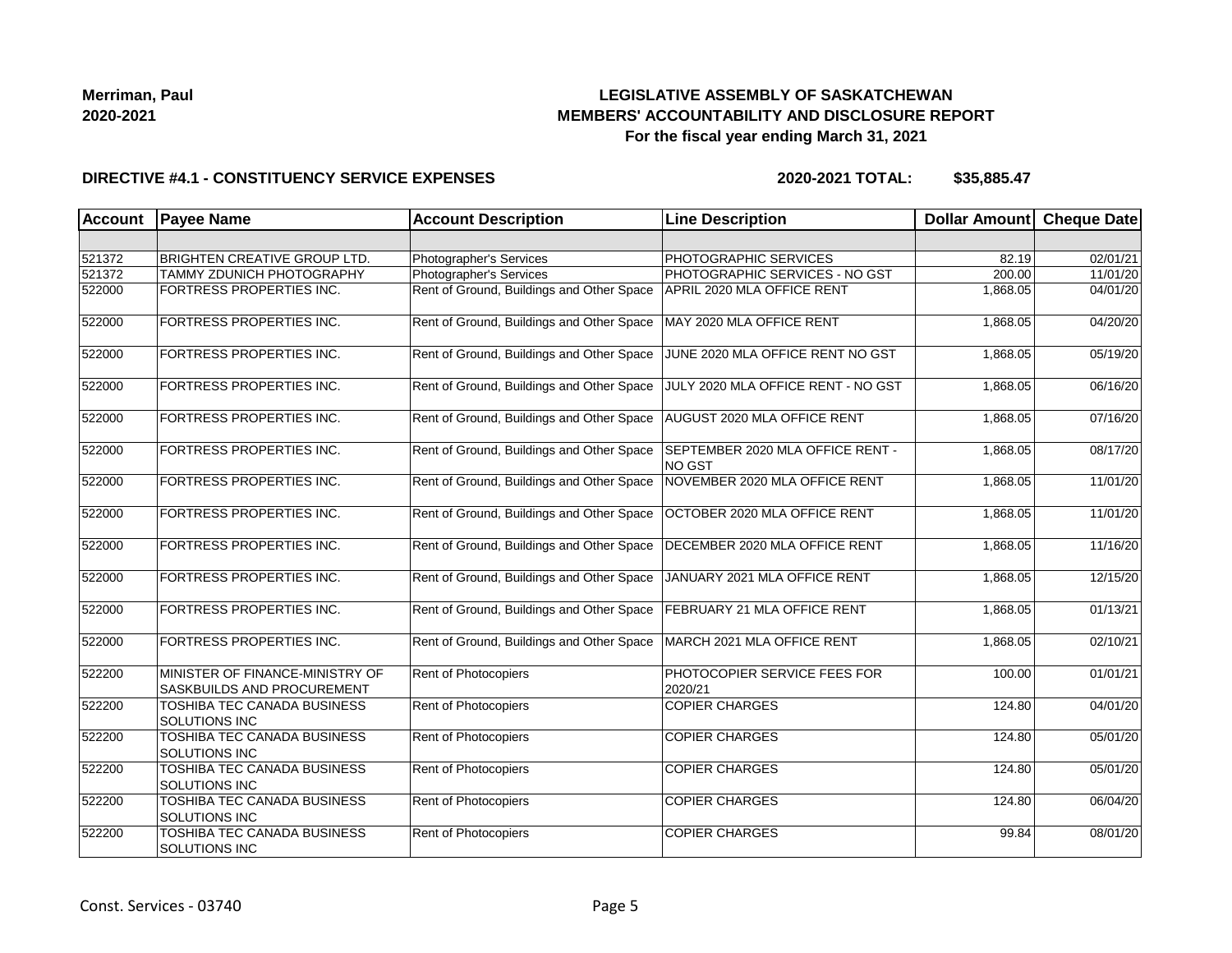# **LEGISLATIVE ASSEMBLY OF SASKATCHEWAN MEMBERS' ACCOUNTABILITY AND DISCLOSURE REPORT For the fiscal year ending March 31, 2021**

### **DIRECTIVE #4.1 - CONSTITUENCY SERVICE EXPENSES**

**2020-2021 TOTAL: \$35,885.47**

| <b>Account</b> | <b>Payee Name</b>                                                    | <b>Account Description</b>           | <b>Line Description</b>          | <b>Dollar Amount</b> | <b>Cheque Date</b> |
|----------------|----------------------------------------------------------------------|--------------------------------------|----------------------------------|----------------------|--------------------|
|                |                                                                      |                                      |                                  |                      |                    |
| 522200         | TOSHIBA TEC CANADA BUSINESS<br><b>SOLUTIONS INC</b>                  | <b>Rent of Photocopiers</b>          | <b>COPIER CHARGES</b>            | 99.84                | 09/01/20           |
| 522200         | TOSHIBA TEC CANADA BUSINESS<br><b>SOLUTIONS INC</b>                  | Rent of Photocopiers                 | <b>COPIER CHARGES</b>            | 99.84                | 09/02/20           |
| 522200         | <b>TOSHIBA TEC CANADA BUSINESS</b><br>SOLUTIONS INC                  | <b>Rent of Photocopiers</b>          | <b>COPIER CHARGES</b>            | 99.84                | 11/01/20           |
| 522200         | TOSHIBA TEC CANADA BUSINESS<br>SOLUTIONS INC                         | <b>Rent of Photocopiers</b>          | <b>COPIER CHARGES</b>            | 99.84                | 11/01/20           |
| 522200         | TOSHIBA TEC CANADA BUSINESS<br><b>SOLUTIONS INC</b>                  | Rent of Photocopiers                 | <b>COPIER CHARGES</b>            | 99.84                | 12/01/20           |
| 522200         | TOSHIBA TEC CANADA BUSINESS<br>SOLUTIONS INC                         | Rent of Photocopiers                 | <b>COPIER CHARGES</b>            | 99.84                | 01/01/21           |
| 522200         | TOSHIBA TEC CANADA BUSINESS<br>SOLUTIONS INC                         | Rent of Photocopiers                 | <b>COPIER CHARGES</b>            | 278.42               | 02/01/21           |
| 522200         | TOSHIBA TEC CANADA BUSINESS<br><b>SOLUTIONS INC</b>                  | Rent of Photocopiers                 | <b>COPIER CHARGES</b>            | 111.01               | 03/01/21           |
| 522500         | <b>BUTLER BYERS INSURANCE LTD.</b>                                   | <b>Insurance Premiums</b>            | INSURANCE #C70058454-0 2020-2021 | 500.32               | 12/01/20           |
| 525000         | CANADA POST CORPORATION                                              | Postal, Courier, Freight and Related | POSTAGE CUSTOMER #7252235        | 920.02               | 06/01/20           |
| 525000         | FRONTIER SUPPLY CHAIN SOLUTIONS<br>INC.                              | Postal, Courier, Freight and Related | COURIER NO GST                   | 23.76                | 03/01/21           |
| 525000         | MINISTER OF FINANCE-MINISTRY OF<br>SASKBUILDS AND PROCUREMENT        | Postal, Courier, Freight and Related | APRIL 2020 MAIL SERVICES         | 50.67                | 07/01/20           |
| 525000         | MINISTER OF FINANCE-MINISTRY OF<br><b>SASKBUILDS AND PROCUREMENT</b> | Postal, Courier, Freight and Related | MAY 2020 MAIL SERVICES           | 50.67                | 07/01/20           |
| 525000         | MINISTER OF FINANCE-MINISTRY OF<br>SASKBUILDS AND PROCUREMENT        | Postal, Courier, Freight and Related | JUNE MAIL SERVICES               | 50.67                | 08/01/20           |
| 525000         | MINISTER OF FINANCE-MINISTRY OF<br>SASKBUILDS AND PROCUREMENT        | Postal, Courier, Freight and Related | JULY 2020 MAIL SERVICES          | 50.71                | 09/01/20           |
| 525000         | MINISTER OF FINANCE-MINISTRY OF<br>SASKBUILDS AND PROCUREMENT        | Postal, Courier, Freight and Related | MAIL SERVICES AUG 2020           | 50.71                | 10/01/20           |
| 525000         | MINISTER OF FINANCE-MINISTRY OF<br>SASKBUILDS AND PROCUREMENT        | Postal, Courier, Freight and Related | SEPTEMBER 2020 MAIL SERVICES     | 50.71                | 10/22/20           |
| 525000         | MINISTER OF FINANCE-MINISTRY OF<br><b>SASKBUILDS AND PROCUREMENT</b> | Postal, Courier, Freight and Related | DEC 2020 MAIL SERVICES           | 146.04               | 02/01/21           |
| 525000         | MINISTER OF FINANCE-MINISTRY OF<br>SASKBUILDS AND PROCUREMENT        | Postal, Courier, Freight and Related | JANUARY MAIL SERVICES            | 50.77                | 03/01/21           |
| 525000         | MINISTER OF FINANCE-MINISTRY OF<br>SASKBUILDS AND PROCUREMENT        | Postal, Courier, Freight and Related | FEBRUARY 2021 MAIL SERVICES      | 50.77                | 03/17/21           |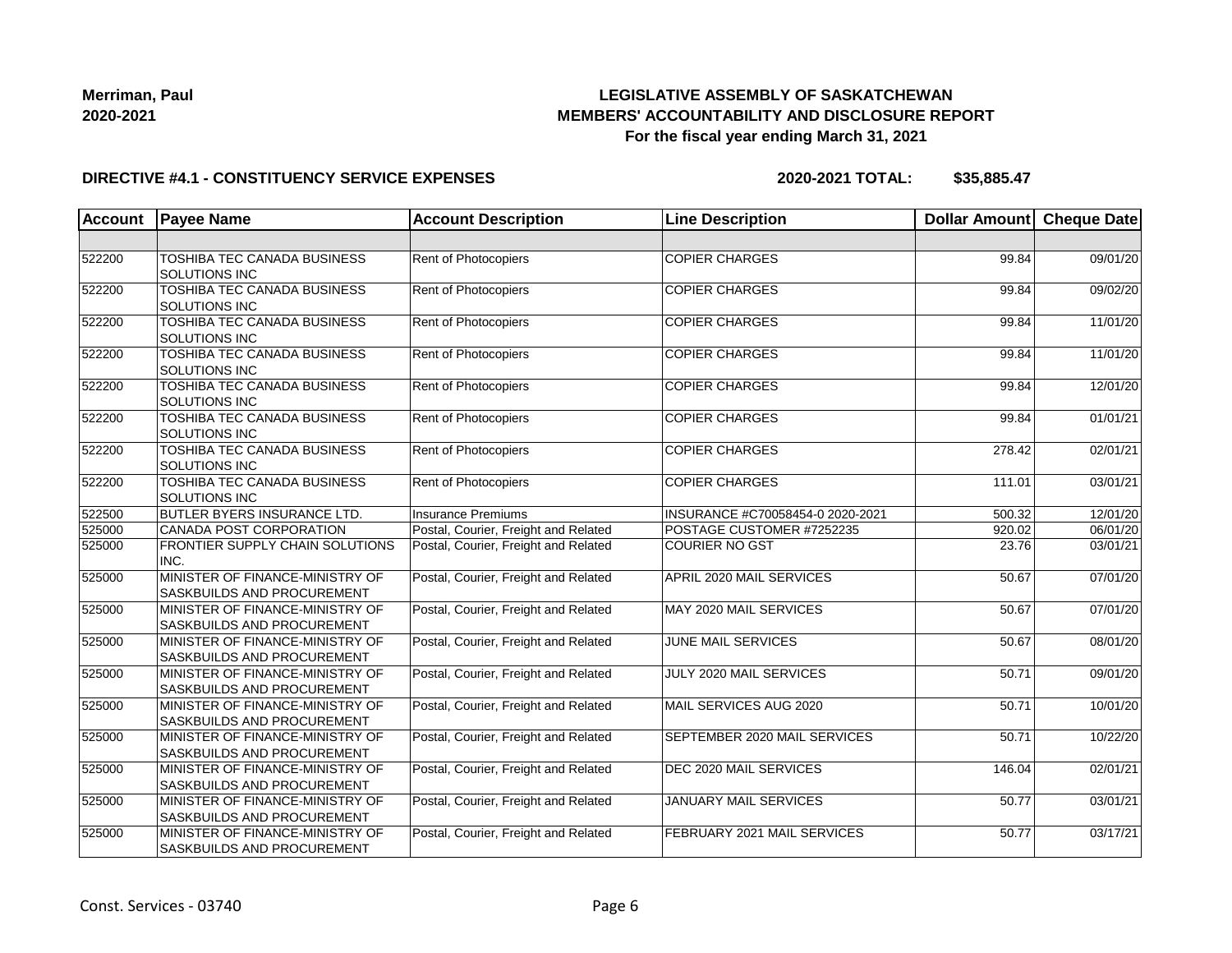# **LEGISLATIVE ASSEMBLY OF SASKATCHEWAN MEMBERS' ACCOUNTABILITY AND DISCLOSURE REPORT For the fiscal year ending March 31, 2021**

### **DIRECTIVE #4.1 - CONSTITUENCY SERVICE EXPENSES**

**2020-2021 TOTAL: \$35,885.47**

| <b>Account</b> | <b>Payee Name</b>                                             | <b>Account Description</b>              | <b>Line Description</b>                        | Dollar Amount | <b>Cheque Date</b> |
|----------------|---------------------------------------------------------------|-----------------------------------------|------------------------------------------------|---------------|--------------------|
|                |                                                               |                                         |                                                |               |                    |
| 525000         | MINISTER OF FINANCE-MINISTRY OF<br>SASKBUILDS AND PROCUREMENT | Postal, Courier, Freight and Related    | MARCH 2021 MAIL SERVICES                       | 50.81         | 03/31/21           |
| 529000         | COSMOPOLITAN INDUSTRIES LTD.                                  | <b>General Contractual Services</b>     | SHREDDING SERVICE                              | 218.00        | 12/01/20           |
| 530000         | <b>CREATIVE OUTDOOR</b>                                       | <b>Communications Development Costs</b> | ADVERTISING PRODUCTION                         | 200.00        | 01/01/21           |
| 530000         | <b>CREATIVE OUTDOOR</b>                                       | <b>Communications Development Costs</b> | ADVERTISING PRODUCTION                         | 200.00        | 01/01/21           |
| 530000         | PANKRATZ, KELLY                                               | <b>Communications Development Costs</b> | CHRISTMAS CARD DIGITAL FILE - NO<br><b>GST</b> | 50.00         | 01/01/21           |
| 530000         | PATTISON OUTDOOR ADVERTISING LP                               | <b>Communications Development Costs</b> | <b>ADVERTISING PRODUCTION</b>                  | 132.50        | 12/07/20           |
| 530300         | <b>MARU GROUP CANADA INC.</b>                                 | Primary Research/Focus group            | AD HOC RESEARCH                                | 661.11        | 06/01/20           |
| 530300         | MARU GROUP CANADA INC.                                        | Primary Research/Focus group            | AD HOC RESEARCH                                | 661.11        | 10/01/20           |
| 530300         | MARU GROUP CANADA INC.                                        | Primary Research/Focus group            | AD HOC RESEARCH                                | 632.97        | 03/01/21           |
| 530300         | MARU GROUP CANADA INC.                                        | Primary Research/Focus group            | AD HOC RESEARCH                                | 632.97        | 03/01/21           |
| 530500         | <b>CREATIVE OUTDOOR</b>                                       | Media Placement                         | <b>ADVERTISING</b>                             | 67.50         | 09/01/20           |
| 530500         | <b>CREATIVE OUTDOOR</b>                                       | Media Placement                         | <b>ADVERTISING</b>                             | 67.50         | 09/01/20           |
| 530500         | <b>CREATIVE OUTDOOR</b>                                       | Media Placement                         | <b>ADVERTISING</b>                             | 472.50        | 11/01/20           |
| 530500         | <b>CREATIVE OUTDOOR</b>                                       | Media Placement                         | <b>ADVERTISING</b>                             | 607.00        | 11/01/20           |
| 530500         | PATTISON OUTDOOR ADVERTISING LP                               | Media Placement                         | <b>ADVERTISING</b>                             | 1,500.00      | 12/07/20           |
| 530800         | <b>GLOBE PRINTERS LTD.</b>                                    | Publications                            | <b>POSTCARDS</b>                               | 952.51        | 06/01/20           |
| 530900         | <b>GLOBE PRINTERS LTD.</b>                                    | <b>Promotional Items</b>                | <b>CHRISTMAS CARDS</b>                         | 224.17        | 12/01/20           |
| 555000         | <b>CORPORATE EXPRESS</b>                                      | Other Material and Supplies             | OFFICE SUPPLIES                                | 122.41        | 03/09/21           |
| 555000         | <b>CORPORATE EXPRESS</b>                                      | <b>Other Material and Supplies</b>      | <b>OFFICE SUPPLIES</b>                         | 49.81         | 03/24/21           |
| 555000         | KULCSAR, DEBRA LYNN                                           | Other Material and Supplies             | <b>OFFICE SUPPLIES</b>                         | 44.38         | 11/03/20           |
| 555000         | KULCSAR, DEBRA LYNN                                           | Other Material and Supplies             | <b>OFFICE SUPPLIES</b>                         | 7.77          | 03/08/21           |
| 555000         | <b>SUPREME BASICS</b>                                         | Other Material and Supplies             | OFFICE SUPPLIES                                | 209.72        | 11/16/20           |
| 555000         | WATER MATTERS DBA CULLIGAN                                    | Other Material and Supplies             | OFFICE SUPPLIES                                | 17.97         | 06/01/20           |
| 555000         | WATER MATTERS DBA CULLIGAN                                    | Other Material and Supplies             | OFFICE SUPPLIES                                | 17.97         | 07/01/20           |
| 555000         | WATER MATTERS DBA CULLIGAN                                    | Other Material and Supplies             | OFFICE SUPPLIES                                | 17.97         | 07/01/20           |
| 555000         | WATER MATTERS DBA CULLIGAN                                    | Other Material and Supplies             | OFFICE SUPPLIES                                | 17.97         | 08/01/20           |
| 555000         | WATER MATTERS DBA CULLIGAN                                    | Other Material and Supplies             | <b>OFFICE SUPPLIES</b>                         | 17.97         | 10/01/20           |
| 555000         | WATER MATTERS DBA CULLIGAN                                    | Other Material and Supplies             | OFFICE SUPPLIES                                | 17.97         | 11/01/20           |
| 555000         | WATER MATTERS DBA CULLIGAN                                    | Other Material and Supplies             | <b>OFFICE SUPPLIES</b>                         | 17.97         | 11/01/20           |
| 555000         | <b>WATER MATTERS DBA CULLIGAN</b>                             | Other Material and Supplies             | <b>OFFICE SUPPLIES</b>                         | 17.97         | 12/01/20           |
| 555000         | WATER MATTERS DBA CULLIGAN                                    | Other Material and Supplies             | OFFICE SUPPLIES                                | 50.87         | 01/01/21           |
| 555000         | WATER MATTERS DBA CULLIGAN                                    | Other Material and Supplies             | OFFICE SUPPLIES                                | 27.62         | 02/01/21           |
| 555000         | WATER MATTERS DBA CULLIGAN                                    | Other Material and Supplies             | OFFICE SUPPLIES                                | 17.97         | 03/01/21           |
| 565200         | <b>CORPORATE EXPRESS</b>                                      | Office Furniture and Equipment - Exp    | <b>COFFEE MAKER</b>                            | 148.39        | 12/04/20           |
| 588950         |                                                               |                                         | <b>PREPAID EXPENSE ADJUSTMENT</b>              | 1,350.00      | 03/12/20           |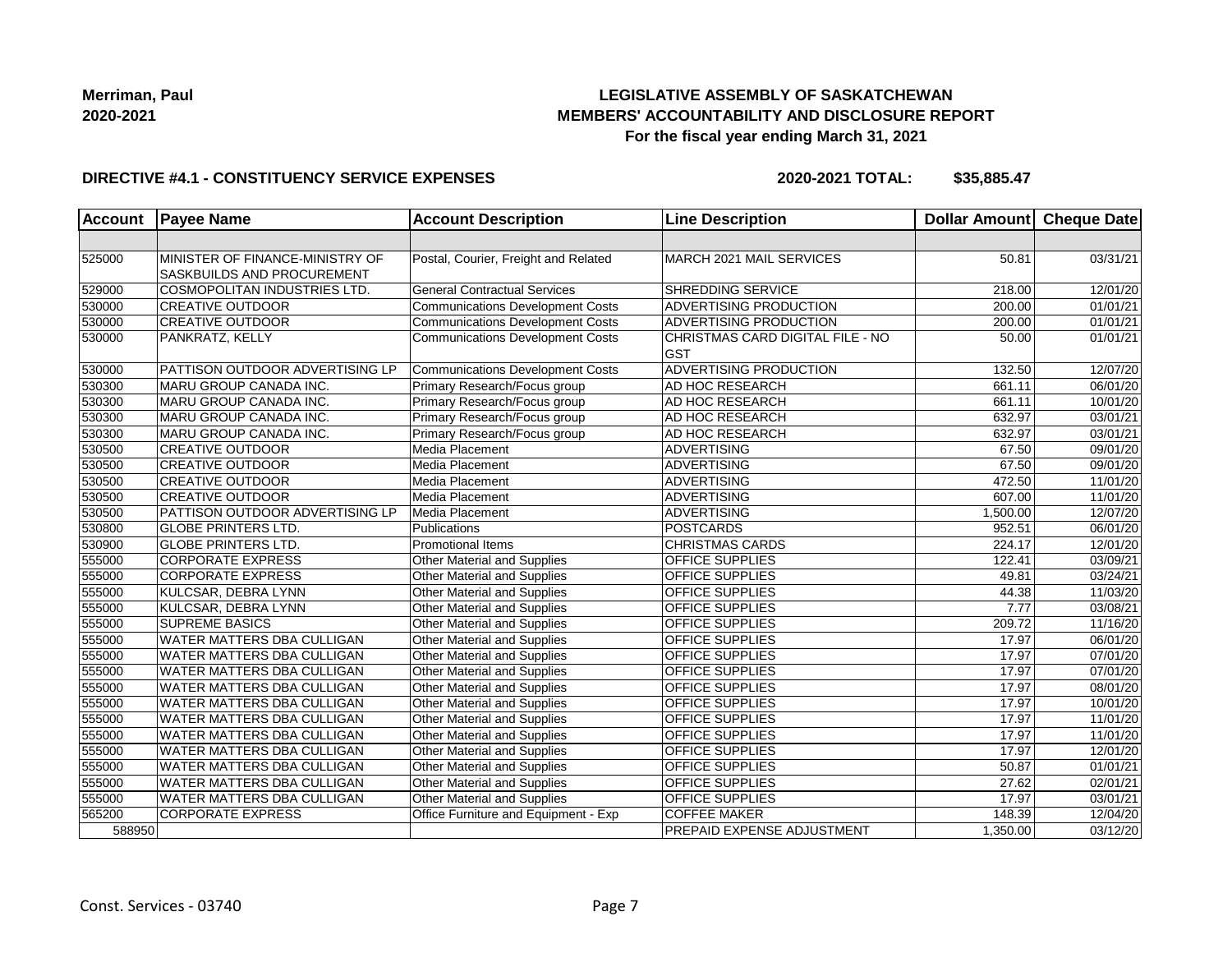# **LEGISLATIVE ASSEMBLY OF SASKATCHEWAN MEMBERS' ACCOUNTABILITY AND DISCLOSURE REPORT For the fiscal year ending March 31, 2021**

### **DIRECTIVE #6 - CONSTITUENCY ASSISTANT EXPENSES**

**2020-2021 TOTAL: \$54,962.41**

| <b>Account</b> | <b>Payee Name</b>   | <b>Account Description</b>       | Dollar Amount Cheque Date |          |
|----------------|---------------------|----------------------------------|---------------------------|----------|
|                |                     |                                  |                           |          |
| 513000         | KULCSAR, DEBRA LYNN | Out-of-Scope Permanent           | 0.00                      | 04/01/20 |
| 513000         | KULCSAR, DEBRA LYNN | Out-of-Scope Permanent           | $-412.00$                 | 04/13/20 |
| 513000         | KULCSAR, DEBRA LYNN | Out-of-Scope Permanent           | 2,060.00                  | 04/14/20 |
| 513000         | KULCSAR, DEBRA LYNN | Out-of-Scope Permanent           | 2,060.00                  | 05/01/20 |
| 513000         | KULCSAR, DEBRA LYNN | Out-of-Scope Permanent           | 2,060.00                  | 05/13/20 |
| 513000         | KULCSAR, DEBRA LYNN | Out-of-Scope Permanent           | 2,060.00                  | 05/27/20 |
| 513000         | KULCSAR, DEBRA LYNN | Out-of-Scope Permanent           | 2,060.00                  | 06/10/20 |
| 513000         | KULCSAR, DEBRA LYNN | Out-of-Scope Permanent           | 2,220.80                  | 06/24/20 |
| 513000         | KULCSAR, DEBRA LYNN | Out-of-Scope Permanent           | 2,086.80                  | 07/08/20 |
| 513000         | KULCSAR, DEBRA LYNN | Out-of-Scope Permanent           | 2,086.80                  | 07/22/20 |
| 513000         | KULCSAR, DEBRA LYNN | Out-of-Scope Permanent           | 2,086.80                  | 08/05/20 |
| 513000         | KULCSAR, DEBRA LYNN | Out-of-Scope Permanent           | 2,086.80                  | 08/19/20 |
| 513000         | KULCSAR, DEBRA LYNN | Out-of-Scope Permanent           | 2.086.80                  | 09/02/20 |
| 513000         | KULCSAR, DEBRA LYNN | Out-of-Scope Permanent           | 2,086.80                  | 09/16/20 |
| 513000         | KULCSAR, DEBRA LYNN | Out-of-Scope Permanent           | 2.086.80                  | 10/01/20 |
| 513000         | KULCSAR, DEBRA LYNN | Out-of-Scope Permanent           | 2,373.74                  | 10/06/20 |
| 513000         | KULCSAR, DEBRA LYNN | Out-of-Scope Permanent           | 1,669.44                  | 11/10/20 |
| 513000         | KULCSAR, DEBRA LYNN | Out-of-Scope Permanent           | 2,086.80                  | 11/24/20 |
| 513000         | KULCSAR, DEBRA LYNN | Out-of-Scope Permanent           | 2,086.80                  | 12/09/20 |
| 513000         | KULCSAR, DEBRA LYNN | Out-of-Scope Permanent           | 2,086.80                  | 12/22/20 |
| 513000         | KULCSAR, DEBRA LYNN | Out-of-Scope Permanent           | 2,400.00                  | 01/06/21 |
| 513000         | KULCSAR, DEBRA LYNN | Out-of-Scope Permanent           | 2,400.00                  | 01/20/21 |
| 513000         | KULCSAR, DEBRA LYNN | Out-of-Scope Permanent           | 2,400.00                  | 02/03/21 |
| 513000         | KULCSAR, DEBRA LYNN | Out-of-Scope Permanent           | 2,400.00                  | 02/17/21 |
| 513000         | KULCSAR, DEBRA LYNN | Out-of-Scope Permanent           | 2.400.00                  | 03/03/21 |
| 513000         | KULCSAR, DEBRA LYNN | Out-of-Scope Permanent           | 2,400.00                  | 03/17/21 |
| 513000         | KULCSAR, DEBRA LYNN | Out-of-Scope Permanent           | 2,400.00                  | 03/30/21 |
| 513000         | KULCSAR, DEBRA LYNN | Out-of-Scope Permanent           | 720.00                    | 04/09/21 |
| 514000         | VELAZQUEZ, DANIELLE | Casual/Term                      | 157.14                    | 05/13/20 |
| 514000         | VELAZQUEZ, DANIELLE | Casual/Term                      | 279.35                    | 06/10/20 |
| 514000         | VELAZQUEZ, DANIELLE | Casual/Term                      | 5.68                      | 06/24/20 |
| 514000         | VELAZQUEZ, DANIELLE | Casual/Term                      | 229.91                    | 09/02/20 |
| 514000         | VELAZQUEZ, DANIELLE | Casual/Term                      | 70.76                     | 10/06/20 |
| 519900         | None (Default)      | Change in Y/E Accrued Empl Leave | $-966.91$                 | 04/20/20 |
|                |                     | <b>Entitlements</b>              |                           |          |
| 519900         | None (Default)      | Change in Y/E Accrued Empl Leave | 646.50                    | 04/14/21 |
|                |                     | Entitlements                     |                           |          |